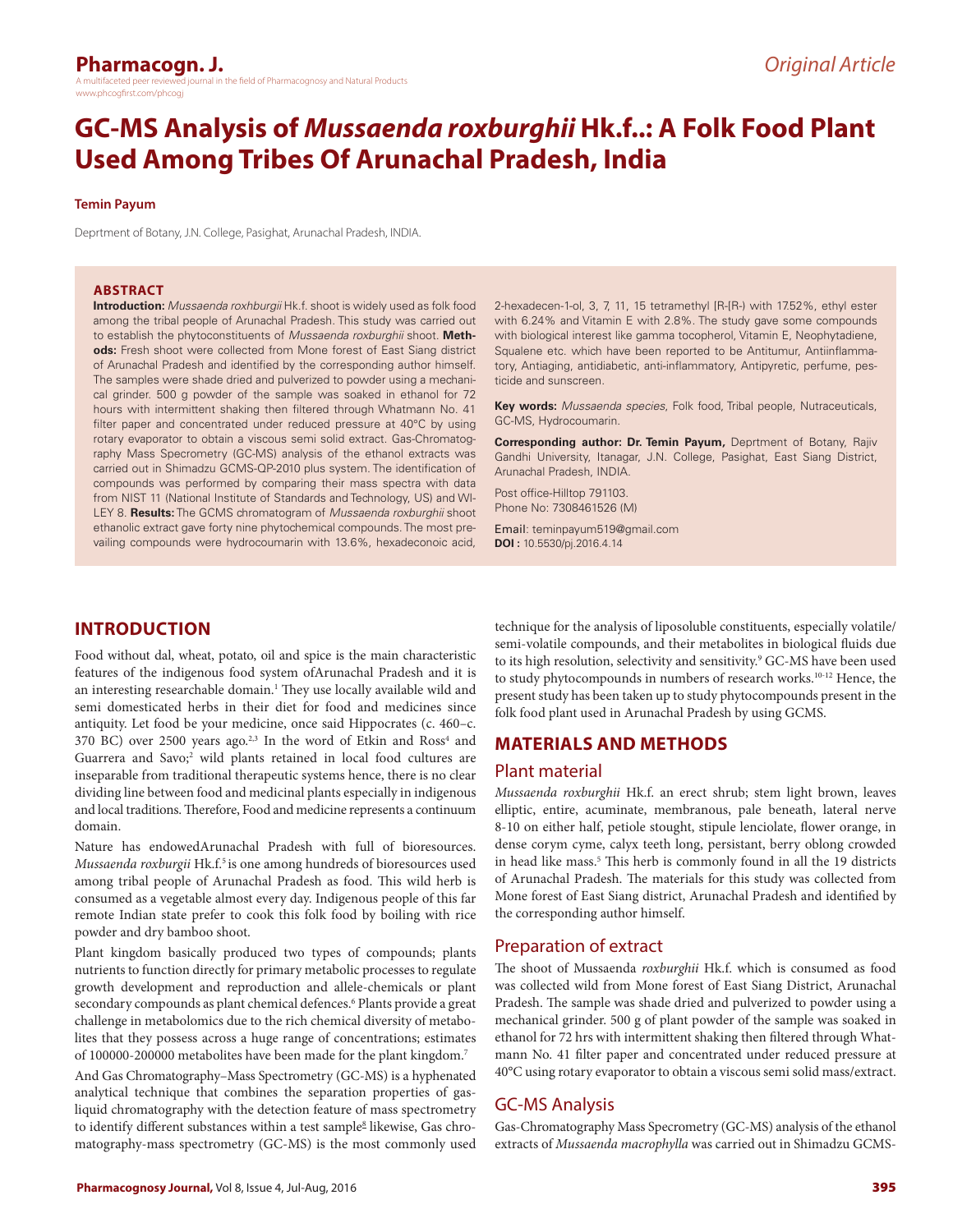**Table 1: Phytocompoundstable from** *M.roxburghii* **shoot extract. Peak R. time Area Area % Name**  1 7.260 561382 0.71 2-propen 2 10.464 322920 0.41 Ethyl dacylate 10.629 10274629 13.06 Hydrocoumarin 11.365 3897097 4.95 Chromen-2-one 12.149 872385 1.11 Methyl 3-(2-hydroxyphenyl) propionate 12.295 87121 0.11 1,8(2H,5H)-Napthalenedione,hexahydro-8a-methyl-,cis 12.515 120842 0.15 2(4H)-benzofuranone,5,6,7,7a-tetrahydro-4,4,7a trimethyl 12.929 562624 0.71 Chromanone 13.682 299526 0.38 Ethyl.alpa.-d-glucopyranoside 14.970 98754 0.13 Tetradecanoic acid 15.222 219123 0.28 Heptadecanoic acid, ethy ester 12 15.335 144231 0.18 Calendin 15.717 484169 0.62 Neophytadiene 15.962 298672 1.03 Perhydrofarnesyl acetone 15.975 288318 0.37 3,7,11,15-tetramethyl-2-hexadecen-1-ol 16 16.171 201836 0.26 (E)-phytol 16.614 3059444 3.89 Hexadecanoic acid, methyl ester 17.093 2698429 3.43 Pentadecoinic acid 17.217 13.0596 0.17 Methyl hexadec-9-enoate 19.295 4909706 6.24 Hexadeconoic acid, ethyl ester 18.288 1583959 2.01 Linoleic acid methyl ester 18.362 2187072 2.78 Methyl linolenate 18.515 13789501 17.52 2-hexadecen-1-ol,3,7,11,15 tetramethyl [R-[R-) 18.729 182842 0.23 9,12,octadecadinoic acid(Z,Z-) 18.807 463478 0.59 Cis,cis,cis-7,3,13 hexadecatrienal 18.908 2119825 2.69 Ethyl linoleate 18.982 2814981 3.58 Ethyl (9Z,12Z)-9,12-octadecadenoate 19.160 1825939 2.32 Octadeconoic acid, ethyl ester 19.404 97342 0.12 Phytol, acetate 20.141 142152 0.18 Heptadeconoic acid, ethyl ester 20.447 202509 0.13 Octanamide, N-(2-hydroxyethyl)- 20.523 268592 0.34 Methyl 18-methylnonadecanoate 20.621 214189 0.27 Linolenic acid, ethyl ester 20.968 260320 0.33 4,8,12,16-tetramethylheptadecan-4-olide 21.313 627508 0.80 Octadecanoicacid,ethyl ester 28.295 248909 0.32 (Z,Z)-6,9-cis-3,4-epoxynonadecaciene 27.836 2498599 3.18 Squalene 28.295 485280 0.62 Heptadecafluorononanoic acid, udecyl ester 28.620 547656 0.70 Triacontylpentafluoropropionate 29.392 663359 0.84 Neryl linalool isomer 29.535 169258 0.22 Geranyl linalool isomer 31.652 496101 0.63 .gamma-tocopherol 33.391 2200287 2.80 Vitamin E 35.851 797850 1.01 Erost-5-EN-3-ol, (3,beta) 36.721 555011 0.71 Stigmasterol 38.691 11362048 14.44 Beta sitosterin 39.398 502811 0.64 2,6,10-trimethyl,14-ethylene-14,pentadecne 41.709 392174 0.50 Stigmasta-3,5-dien-7-one 43.086 1049574 1.33 Almefrol 100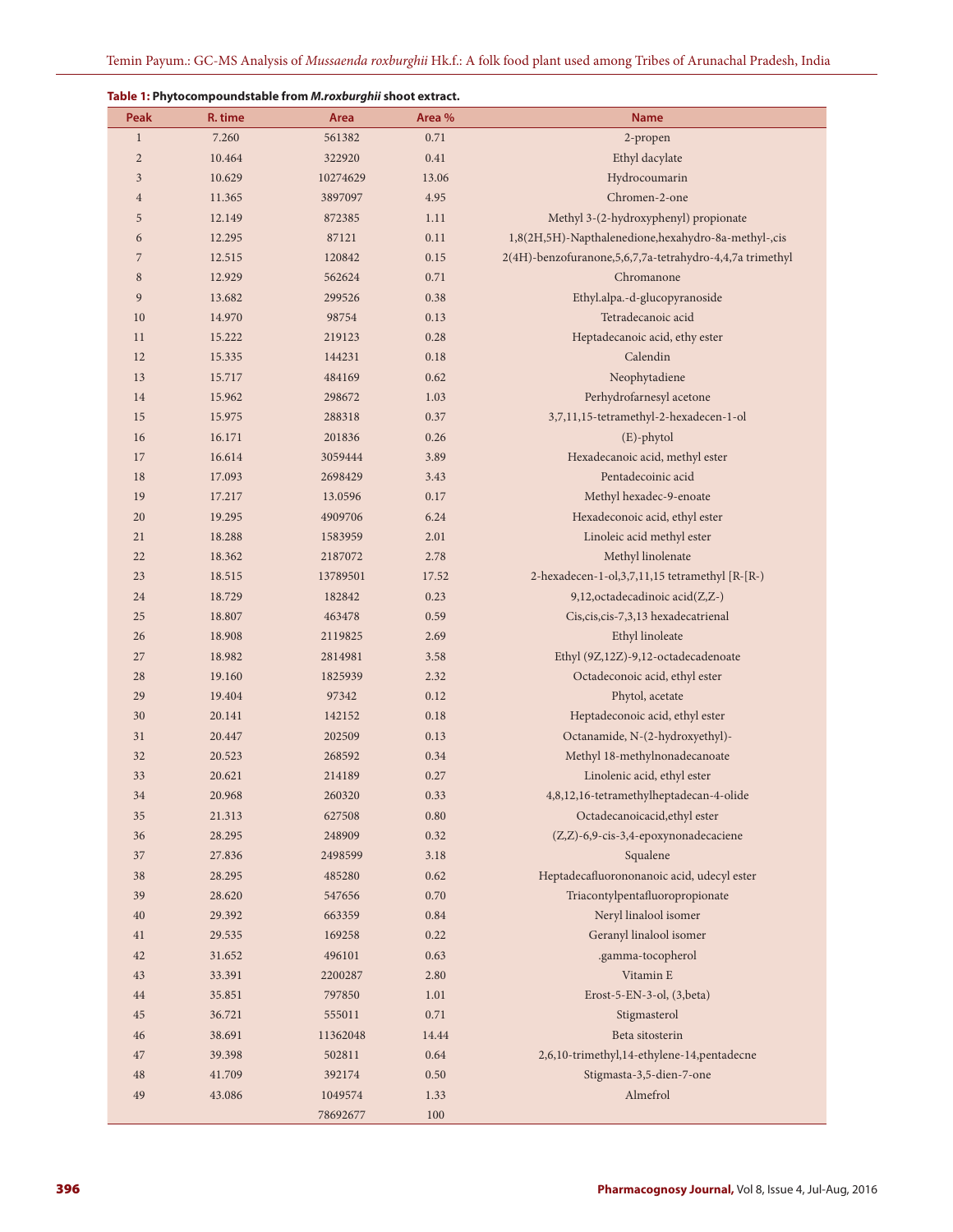

**Figure 1:** GC-MS chromatogram of *M. roxburghii* ethanolic extracts.



**Figure 2:** Squalene.



**Figure 3:** Gamma tocopherol.



**Figure 4:** Hydrocaumarin.

QP-2010 plus system. RTx-5 Sil MS column (30 m×0.25 mm id×0.25 film thickness) was used for the analysis. The operating conditions of the column were as follows:

Oven temperature program from 80°C to 210°C at 4°C/min withhold time of 2 min and from 210°C to 300°C at 15°C/min withhold time of 5 min, and the final temperature was kept for 20 min. The injector temperature was maintained at 270°C, the volume of injected sample

was 0.3 μl; pressure 85.4kPa, total flow 76.8 mL/min, column flow 1.21 mL/min, linear velocity 40.5 cm/sec, purge flow 3.0 mL/min, split ratio: 60.0; ion source temperature 230°C; scan mass range of m/z 40-600 and interface line temperature 280°C. The identification of compounds was performed by comparing their mass spectra with data from NIST 11 (National Institute of Standards and Technology, US) and WILEY 8.

### Identification of phytocomposition

The identification of compounds was performed by comparing their mass spectra with data from NIST 11 (National Institute of Standards and Technology, US) and WILEY 8.

## **RESULTS AND DISCUSSION**

The GCMS chromatogram of *Mussaenda roxburghii* Hk.f. ethanolic extract (Figure 1) shows 49 peaks indicating the presence of at least forty nine phytochemical constituents. On comparison of the mass spectra of the constituents with the NIST 11 library and Willet 8 library, the forty nine phytocompounds were characterized and identified (Table 1). Some fragmentation patterns of compounds have been given (Figure 2, 3, 4). Of the forty nine phytoconstituents, the most prevailing compounds were hydrocoumarin with 13.6%, hexadeconoic acid, 2-hexadecen-1-ol,3,7,11,15 tetramethyl [R-[R-) with 17.52%, ethyl ester with 6.24% and Vitamin E with 2.8%.

The compounds, gamma tocopherolhave been reported to be Anticancer; Antiinflammatory; Antioxidant;<sup>13</sup> Vitamin E has been reported to be Antiaging, antioxidant, antitumour, antialzheimeran, antidiabetic, antiinflammatory, antispasmodic, antistroke; hepatoprotective, immunostimulant, Insulin-Sparing;<sup>13</sup> Neophytadieneis reported to be Antipyretic, analgesic, anti-inflammatory, antimicrobial, antioxidant; while Squaleneis reported as Antibacterial, antioxidant, antitumor, immunostimulant, chemopreventive, lipoxygenaseinhibitor, pesticide, diuretic, perfumer, pesticide, sunscreen.<sup>13</sup>

From this work, it could be concluded that *Mussaenda roxburghii* contains various phytocompounds useful for numbers of health problems like cancer, inflammatory, diabetic and antioxidant, antbacterial etc. in addition to the usual macro and micronutrients. This work may lead this folk plant as a source of nutraceutical in future.

#### **CONCLUSON**

The GC-MS study of the ethanolic exract of the shoot of *Mussaenda roxburghii* shoot shows the presence of numbers of useful phytocompounds that are useful for numbers of health problems like cancer, inflammatory, diabetic, antioxidant and antibacterial etc. There should be further scientific studies on this food plant in future.

#### **ACKNOWLEDGEMENTS**

Authors would like to thank Dr. Ajay Kumar, AIRF, JNU for carrying out GCMS analysis work, Principal, JN COllegepasighat for laboratory facility and TokmemMoyong, BSc Botany major of J.N College for collection of sample for this study.

## **CONFLICT OF INTEREST**

None declared. Source of support: Nil.

# **ABBREVIATION USED**

**GC-MS:** Gas Chromatography-Mass Spectrometry; **C:** *circa*; **BC:** Before Christ.